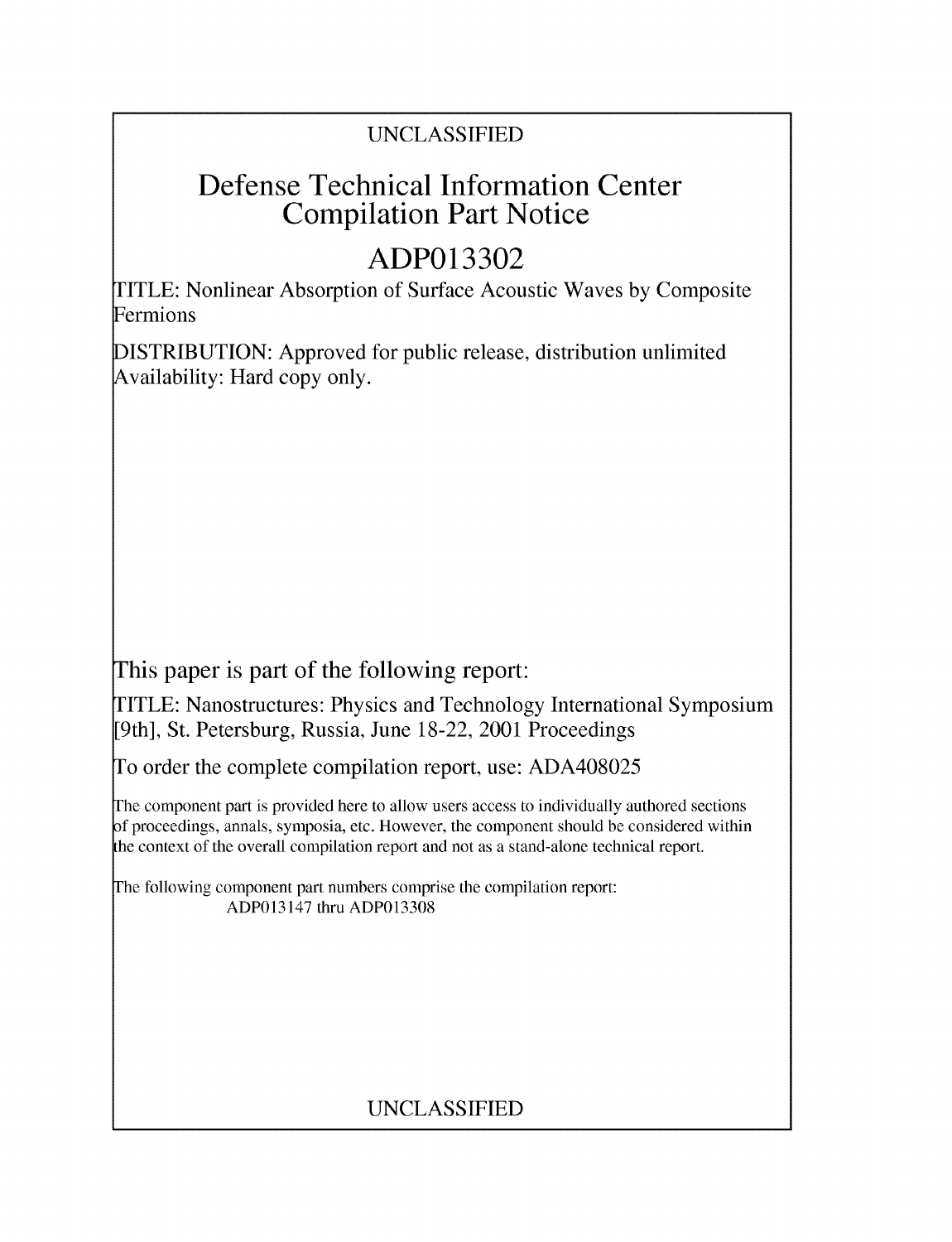## Nonlinear absorption of surface acoustic waves **by** composite fermions

*J. Bergli*† and Y. M. Galperin† $\ddagger$ **"t** Department of Physics, University of Oslo, PO Box 1048 Blindern, N-0316 Oslo, Norway **I** loffe Physico-Technical Institute, St Petersburg, Russia

Abstract. Absorption of surface acoustic waves by a two-dimensional electron gas in a perpendicular magnetic field is considered. The structure of such system at the filling factor  $\nu$  close to  $1/2$ can be understood as a gas of *composite fermions*. It is shown that the absorption at  $v = 1/2$  can be strongly nonlinear, while small deviation form 1/2 will restore the linear absorption. Study of nonlinear absorption allows one to determine the force acting upon the composite fermions from the acoustic wave at turning points of their trajectories.

## Introduction

Two-dimensional electron gases (2DEG) have been intensely studied in the last years. One ofthe experimental techniques used to investigate the properties ofthis system its interaction with a surface acoustic wave (SAW). We will consider the 2DEG in the fractional quantum Hall regime where a strong magnetic field is applied normal to the plane of the 2DEG. As well known, close to the half filling of the lowest Landau level the system will exhibit a metallic phase. This phase can be described in terms of a new type of quasiparticles, called composite fermions. The theory of composite fermions, as formulated in the language of Chern-Simons field theory in [1 **],** has successfully explained the acoustic properties of the electron gas [2]. So far, however, greatest attention, both experimentally and theoretically, has been given to the linear response regime, which is appropriate for low intensity acoustic waves. From the study of ultrasonic absorption by electrons in metals it is known **[3]** that very interesting nonlinear effects can be observed. It is therefore natural to study nonlinear effects in the context of SAW absorption by the composite fermion metallic state. In particular are we interested in the fact that when nonlinear absorption occurs in a metal, a weak external magnetic field will restore the linear absorption [4].

First we need to understand how the acoustic wave interacts with the electron gas. Two mechanisms are usually considered, the deformational and the piezoelectric interactions. In typical experimental sets the deformational interaction can be neglected, and we consider only the piezoelectric field of the wave. Letting the  $x$ -axis point in the direction of sound propagation this is then given by  $\mathbf{E}(x, t) = \mathbf{E}_0 \sin \xi = -\nabla \Phi$  with  $\Phi = \Phi_0 \cos \xi$ . Here  $\Omega$ is the SAW frequency, and  $\xi = qx - \omega t$  is the wave coordinate;  $\mathbf{E}_0 \parallel \mathbf{q} \parallel \hat{\mathbf{x}}$ . By  $\Phi$  we mean the screened electrostatic potential.

The sensitivity to external magnetic fields was explained in the following way. If the wavelength  $2\pi/q$  of the acoustic wave is much smaller than the electron mean free path  $\ell$ , the electrons will traverse many periods of the wave before being scattered. If the electron moves in such a way that the component of its velocity in the direction in which the acoustic wave is propagating, it will experience a rapidly oscillating force. Consequently, the interaction between this electron and the acoustic wave will be weak. Since the electron (Fermi) velocity is much larger than the sound velocity, this will be the case for most of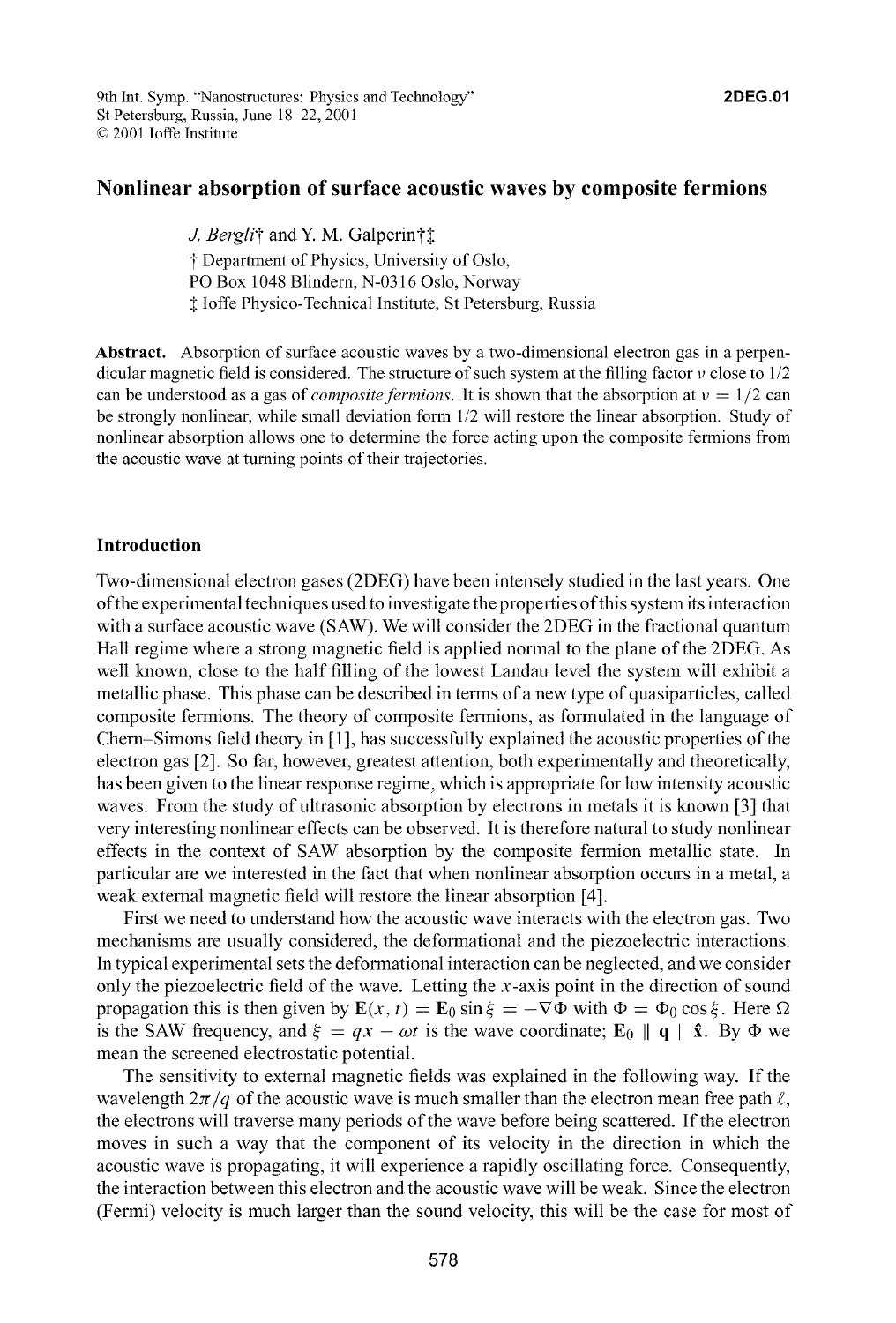the electrons. Only a small group, called the resonant group, will have their velocities in the sound propagation direction matched to the sound velocity, and thus interact strongly with the wave. The linear absorption, which is obtained in the limit of an acoustic wave of small (infinitesimal) amplitude, is determined by these resonant electrons. Consider a finite amplitude wave. Some of the resonant electrons will then be trapped in the valleys of the potential of the acoustic wave, see Fig.  $1(a)$ . The trapped electrons, moving in complete



Fig. 1. On the trapping of resonant electrons in the absence (a) and in the presence (b) of an external magnetic field *B.*

synchrony with the wave, will not contribute to the absorption, and the absorption decreases. This leads to a amplitude dependent absorption coefficient, *i.e.* to nonlinear absorption. Consider now the effect of an externally applied magnetic field. The electrons will feel an extra force which will act to remove the electrons from the trapped group, see Fig. 1(b). Thus, we expect the linear absorption to be restored by the application of a magnetic field. The important point is that the magnetic force needed to restore the linear absorption gives a direct measure of the trapping force from the acoustic wave. That is, from the strength of the field needed to restore linear absorption we can infer the strength of the force from the acoustic wave on the electrons.

### Theory of nonlinear acoustic absorption

Let us recall the main facts of the Chern-Simons theory for the composite fermions **[1].** The Chern-Simons transformation mapping the electron system to an equivalent system of composite fermions can be described as attaching an even number of fictitious flux quanta of Chern-Simons magnetic field to each electron. In the mean field approximation the composite fermions will experience an effective field  $B_0^* = B - m\phi_0 n_0$ , where B is the external field, *m* is the number of attached flux quanta,  $\phi_0 = h/e$  is the flux quantum and  $n_0$  is the electron density. If  $m = 2$ , the effective field will vanish if the Landau level filling factor  $v = 1/2$ . The perturbation by the acoustic wave will induce a density modulation in the electron gas,  $n = n_0 + \delta n$ . This will lead to an oscillating component of the Chern–Simons magnetic field, so that the total effective field will be  $B^* = B_0^* + b^{\alpha c}$ with  $b^{ac} = -2\phi_0 \delta n$ . In addition, the motion of the electrons will drag with it the attached flux, and by Faraday law induce a Chern-Simons electric field,  $e^{ac} = (2\phi_0/e) [\hat{z} \times \hat{j}]$ . The y-component of this field is found from the  $x$ -component of the current, which can be related to the density modulation by the equation for conservation of charge. Assuming the density modulation to be harmonic,  $\delta n = (\delta n)_0 \cos \xi$ , we get  $e_v^{\alpha c} = 2\phi_0 v_s \delta n$ . We will later see that this assumption is justified. As explained in **[5]** can we combine the x-component of  $e^{ac}$  with the piezoelectric field of the acoustic wave. The corresponding total potential will be denoted  $\Psi$ . The main objective of this work is to determine the trapping of the electrons by the combined action of these fields, which are not present in the previously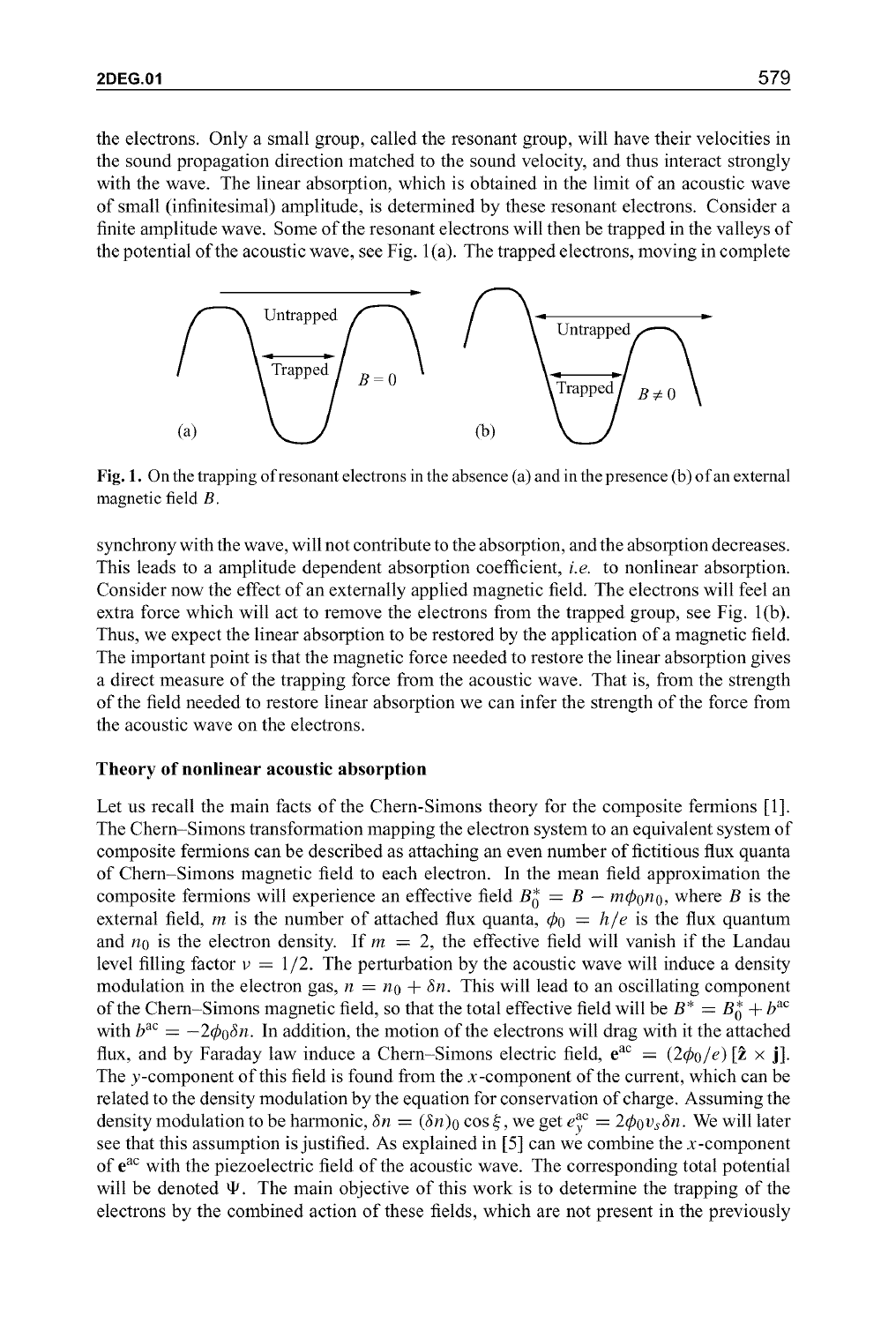studied electron problem.

Now we use the Boltzmann equation to calculate the nonequilibrium distribution function, *f,* of composite fermions, from which the absorption can be found. The Hamiltonian is

$$
H = (\mathbf{P} + e\mathbf{A})^2 / 2m - e\Psi,
$$
 (1)

where **P** is the canonical momentum (the kinematic momentum is  $\mathbf{p} = \mathbf{P} + e\mathbf{A}$ ), **A** is the vector potential. The vector potential consists of two parts. One emerges from the static external effective magnetic field  $B^*$ , and one from the AC Chern–Simons field that is created by the SAW-induced density modulation, the magnetic field is then  $b^{ac} =$  $2\phi_0 \left[ n_0 - (2\pi \hbar)^{-2} \int d^2 P f \right]$ .

It is convenient to split the distribution function as  $f = f_0(H) + f_1$  where  $f_0$  is the Fermi function. Then the Boltzmann equation for  $f_1$  is

$$
\partial f_1/\partial t + \nabla_{\mathbf{P}} H \nabla_{\mathbf{r}} f_1 - \nabla_{\mathbf{r}} H \nabla_{\mathbf{P}} f_1 + f_1/\tau = -(\partial H/\partial t)(\partial f_0/\partial H). \tag{2}
$$

Here we use the relaxation time approximation  $-f_1/\tau$  for the collision operator which significantly simplifies the calculations. It should be noted that the Hamiltonian (1) is written in terms of the AC Chern-Simons magnetic field  $b^{ac}$ . The latter must be expressed through the density modulation as an integral over the distribution function. The Boltzmann equation (2) is then in reality a complicated integro-differential equation for the non-equilibrium distribution function. It is easy to show, however, that the main contribution to the density modulation comes from the equilibrium part  $f_0(H)$ , so that in calculating  $f_1$  we can approximate the density modulation with  $\delta n^{(0)}$  coming from  $f_0(H)$ . Indeed, using the fact that in all the region of acoustic amplitudes  $e\Psi \ll \epsilon_F$ , where  $\epsilon_F$  is the Fermi energy, we can then expand  $f_0(H)$  around the point  $H = p^2/2m$ . The lowest-order term,  $\delta n^{(0)}$ , is estimated as

$$
\delta n^{(0)} = -e\Psi (2\pi\hbar)^{-2} \int d^2p \left(\partial f_0 / \partial H\right)|_{H=p^2/2m} = g e \Psi \tag{3}
$$

Here  $g = m/2\pi \hbar^2$  is the density of states per spin (as usual, we assume the 2DEG to be fully spin-polarized). Then we can solve Eq. (2) for  $f_1$  with the assumption that  $\delta n = \delta n^{(0)}$ , and come back to show that the non-equilibrium correction coming from  $f_1$  is small compared to  $\delta n^{(0)}$ . This will then justify our assumption of a harmonic density perturbation.

Solving the Boltzmann equation (2) by the method of characteristics we find the distribution function from which we calculate the absorption using the expression

$$
P = \int \frac{d^2 p}{(2\pi \hbar)^2} \langle \dot{H} f \rangle, \tag{4}
$$

where  $\langle \cdots \rangle$  denotes average over the period of the acoustic wave. For the case  $v = 1/2$ ,  $B^* = 0$  we find, after rather tedious calculations, the result

$$
P = C(e\Pi_0/2\pi)^2 \left(v_s/v_F\right)g\omega a\,,\tag{5}
$$

where  $C \sim 1$  is some numerical factor that can be found from numerical integration. Here  $\Pi_0 = \Psi_0 \sqrt{1 + \alpha^2}$ ,  $\alpha = 2mv_F/q\hbar$  and  $a = (\omega_0 \tau)^{-1}$ .  $\omega_0 = q\sqrt{e \Pi_0/m}$  is the typical oscillation frequency of the trapped electrons in the potential of the acoustic wave. Since each scattering event rotates the particle momentum and leads to its escape from the